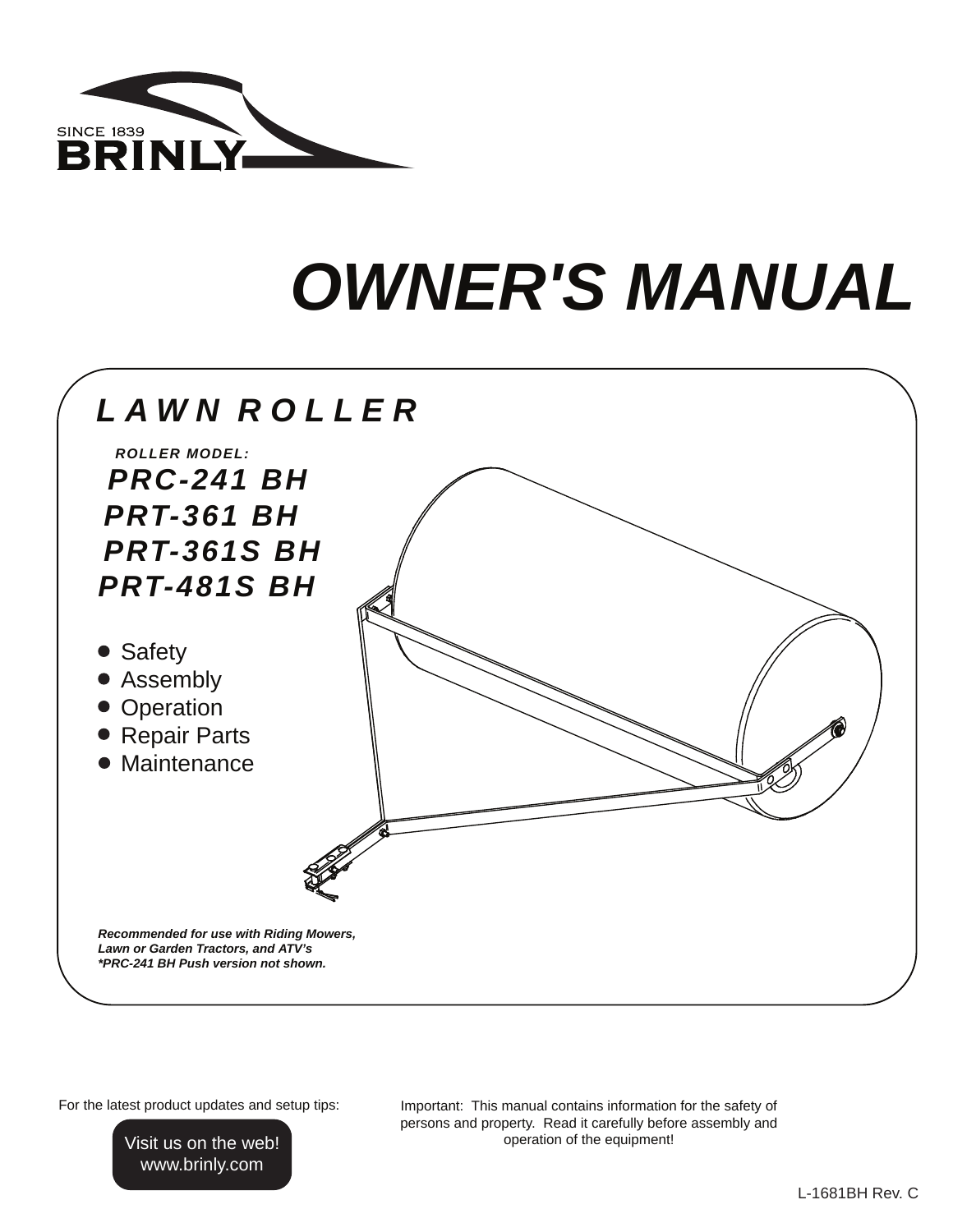CONGRATULATIONS on your new Brinly-Hardy Lawn Roller! Your Lawn Roller has been designed, engineered and manufactured to give you the best possible dependablility and performance.

Should you experience any problem you can not easily remedy, please do not hesitate to contact our knowledgable customer service department toll-free at 1-877-728-8224. We have competent, well trained technicians to help you.

Please read and retain this manual. The instructions will enable you to assemble and maintain your Lawn Roller properly. And please, always observe the "Safety Rules".

#### **CUSTOMER RESPONSIBILITIES !**

Read and Observe the "Safety Rules".

Follow a regular schedule in maintaining, caring-for and using your Brinly-Hardy Roller.

## **TABLE OF CONTENTS**

**!**

# **RULES FOR SAFE OPERATION**

- Know controls and how to stop safely, READ THE OWNER'S MANUAL before operating.
- Do not allow children to operate the vehicle, do not allow adults to operate without proper instruction or without having read the owner's manual.
- Do not carry passengers. Keep children and pets a safe distance away.
- Always wear substantial footwear. Do not wear loose fitting clothing that can get caught in moving parts.
- Keep your eyes and mind on your tractor/attachment and area being covered. Do not let other interests distract you.
- Stay alert for holes in the terrain and other hidden hazards.
- Do not drive close to creeks, ditches and public highways.
- Watch out for traffic when crossing or near roadways.

To Order Parts Call: 877-728-8224

Visit us on the web: www.brinly.com



**877.728.8224 or customerservice@brinly.com**

- When using any attachment, don't allow anyone near the vehicle while in operation.
- Keep the vehicle and attachment in good operating condition and keep safety devices in place.
- Keep all nuts, bolts and screws tight to be sure the equipment is in safe working condition.
- The vehicle and attachment should be stopped and inspected for damage after striking a foreign object. The damage should be repaired before restarting and operating the equipment.
- See tractor equipment owner's manual for safe operation of the equipment.



This symbol will help to point out important safety precautions throughout this manual. It means - ATTENTION! BECOME ALERT! Your safety is involved.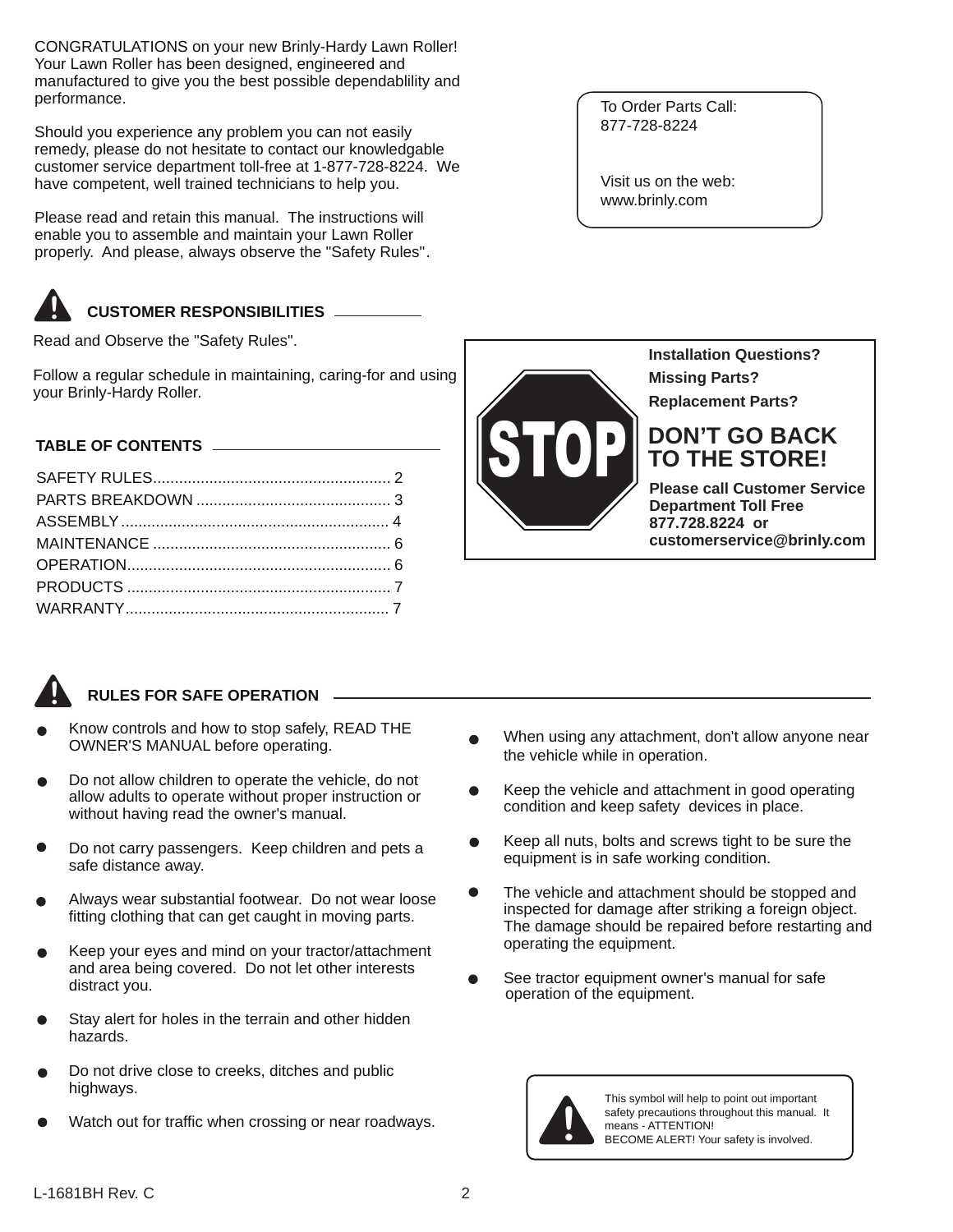

## **Parts List**

| REF. NO.                                | <b>PRC-241 BH</b>                                                                          | <b>PRT-361 BH</b>                                                                          | <b>PRT-361S BH</b>                                                                           | <b>PRT-481S BH</b>                                                                           | <b>DESCRIPTION</b>                                                                                                                                                                                                  | QTY.                       |
|-----------------------------------------|--------------------------------------------------------------------------------------------|--------------------------------------------------------------------------------------------|----------------------------------------------------------------------------------------------|----------------------------------------------------------------------------------------------|---------------------------------------------------------------------------------------------------------------------------------------------------------------------------------------------------------------------|----------------------------|
| $\overline{2}$<br>3<br>4<br>5<br>6<br>8 | B-3554-10<br>B-5121<br>B-6291-10<br>11M1016P<br>11M1024P<br>11M1036P<br>45M2121P<br>B-4786 | B-6289-10<br>B-6271<br>B-6272-10<br>11M1016P<br>11M1024P<br>11M1036P<br>45M2121P<br>B-4786 | B-5357-10<br>B-5353-B<br>B-6292-10<br>11M1016P<br>11M1024P<br>11M1036P<br>45M2121P<br>B-4786 | B-6290-10<br>B-5789-B<br>B-6294-10<br>11M1016P<br>11M1024P<br>11M1036P<br>45M2121P<br>B-4786 | <b>Frame Extension Bar</b><br><b>Roller Drum Assembly</b><br>Scraper Bar<br>5/16" x 1", Carriage Bolt<br>5/16" x 1-1/2", Carriage Bolt<br>5/16" x 2-1/4", Carriage Bolt<br>5/8" Flat Washer<br>5/16" Nylon Lock Nut | 2<br>4<br>2<br>2<br>4<br>8 |
| 9                                       | <b>B5121-PL</b>                                                                            | <b>B5121-PL</b>                                                                            | <b>B5121-PL</b>                                                                              | <b>B5121-PL</b>                                                                              | Plug                                                                                                                                                                                                                |                            |
| 10                                      | B-6270                                                                                     | B-6270                                                                                     | B-6270                                                                                       | B-6270                                                                                       | Square Bearing                                                                                                                                                                                                      |                            |
| 11                                      | F-577                                                                                      | F-577                                                                                      | F-577                                                                                        | F-577                                                                                        | $5/8"$ E-Ring                                                                                                                                                                                                       |                            |
| 12                                      | R-1141                                                                                     | R-1141                                                                                     | R-1141                                                                                       | R-1141                                                                                       | <b>Frame Spacer</b>                                                                                                                                                                                                 |                            |
| 13                                      | B-3861                                                                                     | B-3861                                                                                     | B-3861                                                                                       | B-3861                                                                                       | Hitch Pin                                                                                                                                                                                                           |                            |
| 14                                      | D-146P                                                                                     | D-146P                                                                                     | D-146P                                                                                       | $D-146P$                                                                                     | <b>Hitch Pin Cotter</b>                                                                                                                                                                                             |                            |
| 15                                      | B-3556-10                                                                                  |                                                                                            |                                                                                              |                                                                                              | Handle                                                                                                                                                                                                              |                            |
| 16                                      | 1M1636P                                                                                    |                                                                                            |                                                                                              |                                                                                              | Hex Bolt $1/2$ " x 2-1/4                                                                                                                                                                                            |                            |
| 17                                      | 30M1600P                                                                                   |                                                                                            |                                                                                              |                                                                                              | Hex Nut 1/2"                                                                                                                                                                                                        |                            |
| 18                                      | 40M1600P                                                                                   |                                                                                            |                                                                                              |                                                                                              | Lock Washer 1/2"                                                                                                                                                                                                    |                            |
| 19                                      | B-2579                                                                                     |                                                                                            |                                                                                              |                                                                                              | Grip                                                                                                                                                                                                                |                            |
| 20                                      | R-892-10                                                                                   | R-892-10                                                                                   | R-892-10                                                                                     | R-892-10                                                                                     | Clevis                                                                                                                                                                                                              | 2                          |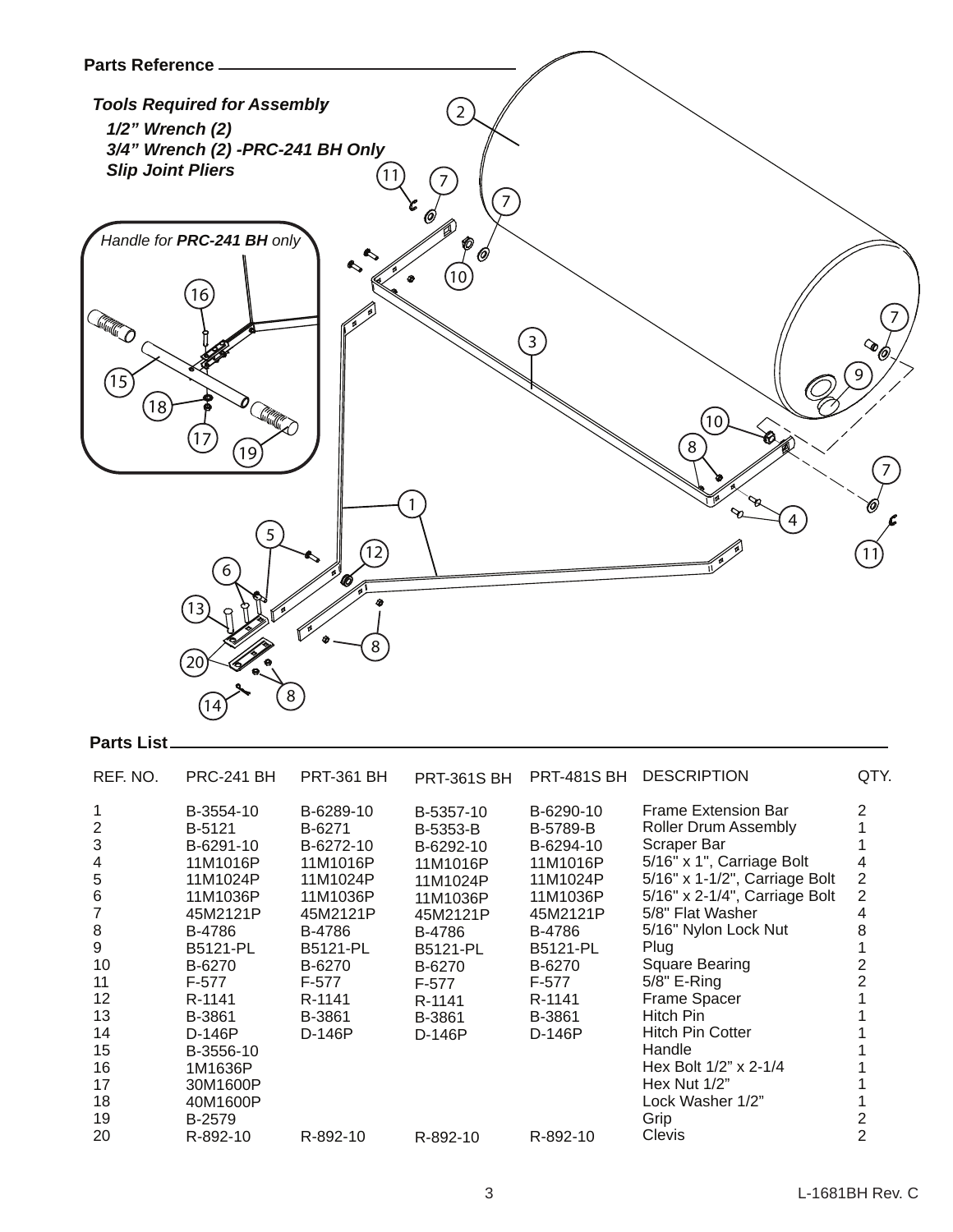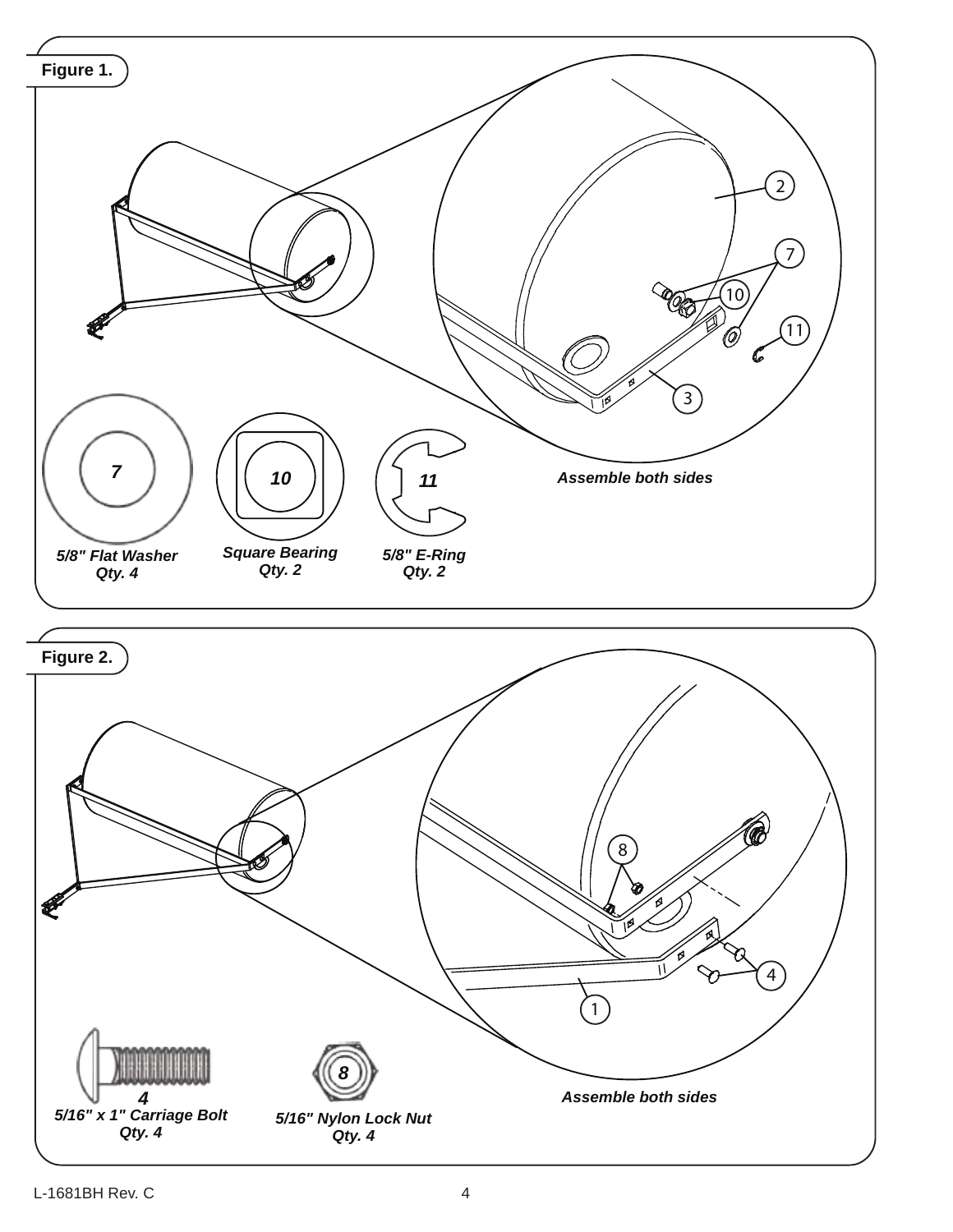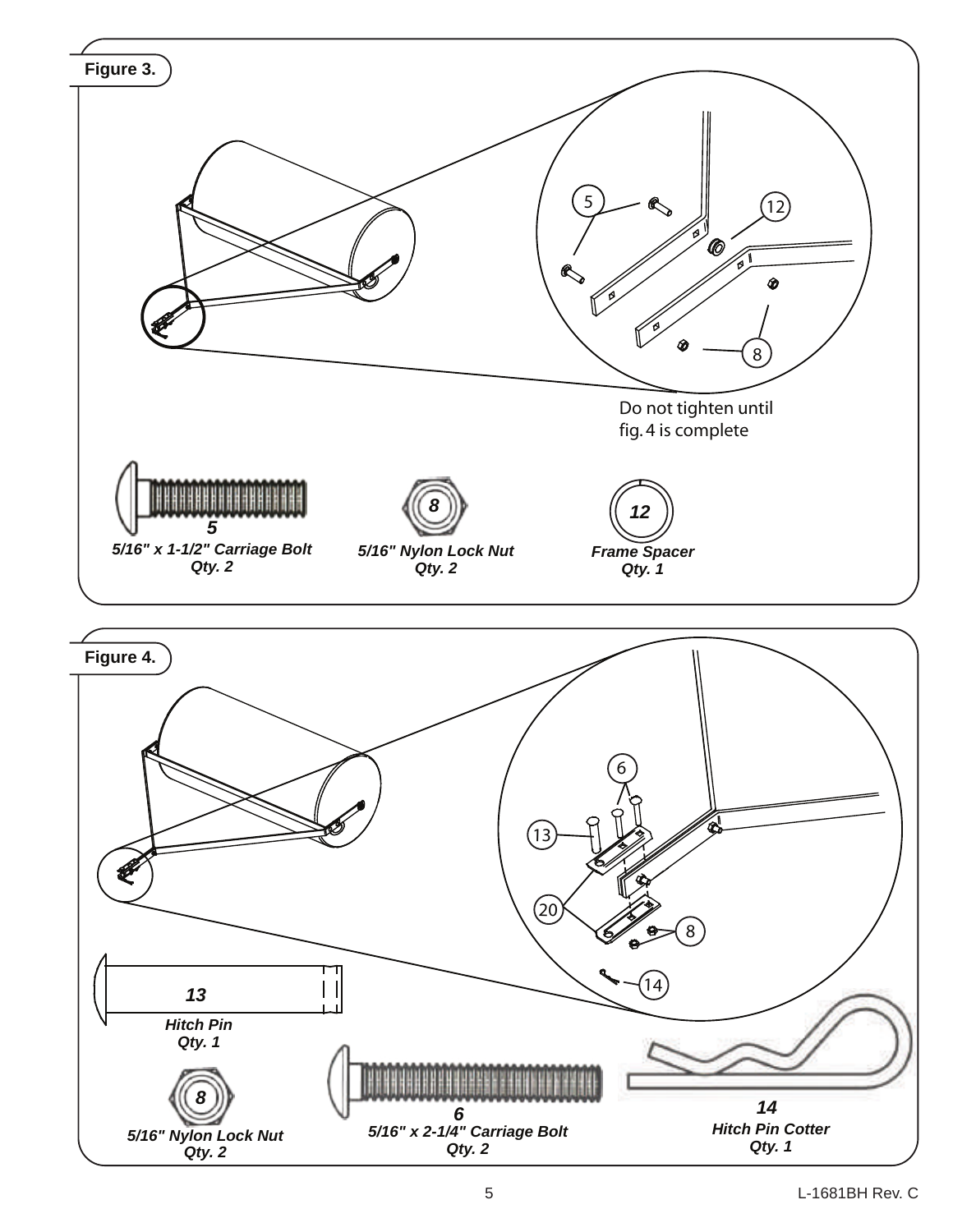

# **OPERATION**.

CAUTION! Do not overload your Tractor/Rider. Roller fully loaded with water weighs:

PRC-241 BH = 270 lbs.  $PRT-361 BH = 690$  lbs.  $PRT-361S BH = 390$  lbs. PRT-481S BH =  $485$  lbs.

Refer to tractor manual to determine proper towing capacity or your Tractor/Rider.

Fill the Roller with amount of water recommended for your tractor/ rider. Screw in the plug (plug has pipe threads and may not screw all the way in) and tighten securely.

For longest life, drain the Roller and leave the plug out when not in use. Please note that sand may be used in place of water with no risk of freezing.

Ground condition is vital to good leveling. Soil should be moist, but not muddy.

Refer to your Tractor or Riding Mower Owner's manual for proper towing capacity and safe operation of your towing equipment. Towing/Stopping distances will be greatly affected by added weight of roller.

# **MAINTENANCE**

The key to years of trouble-free service is to keep your Lawn Roller clean and dry.

Occasionally check all moving parts for free movement and, if necessary, lubricate with oil.

Should rust develop, sand lightly and then paint area with enamel.

Periodically check all fasteners for tightness.

#### **! TRACTOR/RIDING MOWER SPEED**

Rollers yield the best results when ground conditions are correct, and equipment is operated at less than 3 MPH.

To calibrate your tractor to 3 MPH.

Measure a distance of 20 feet on a flat level surface. Adjust tractor throttle and select a gear to cover this distance in 4.5 seconds.